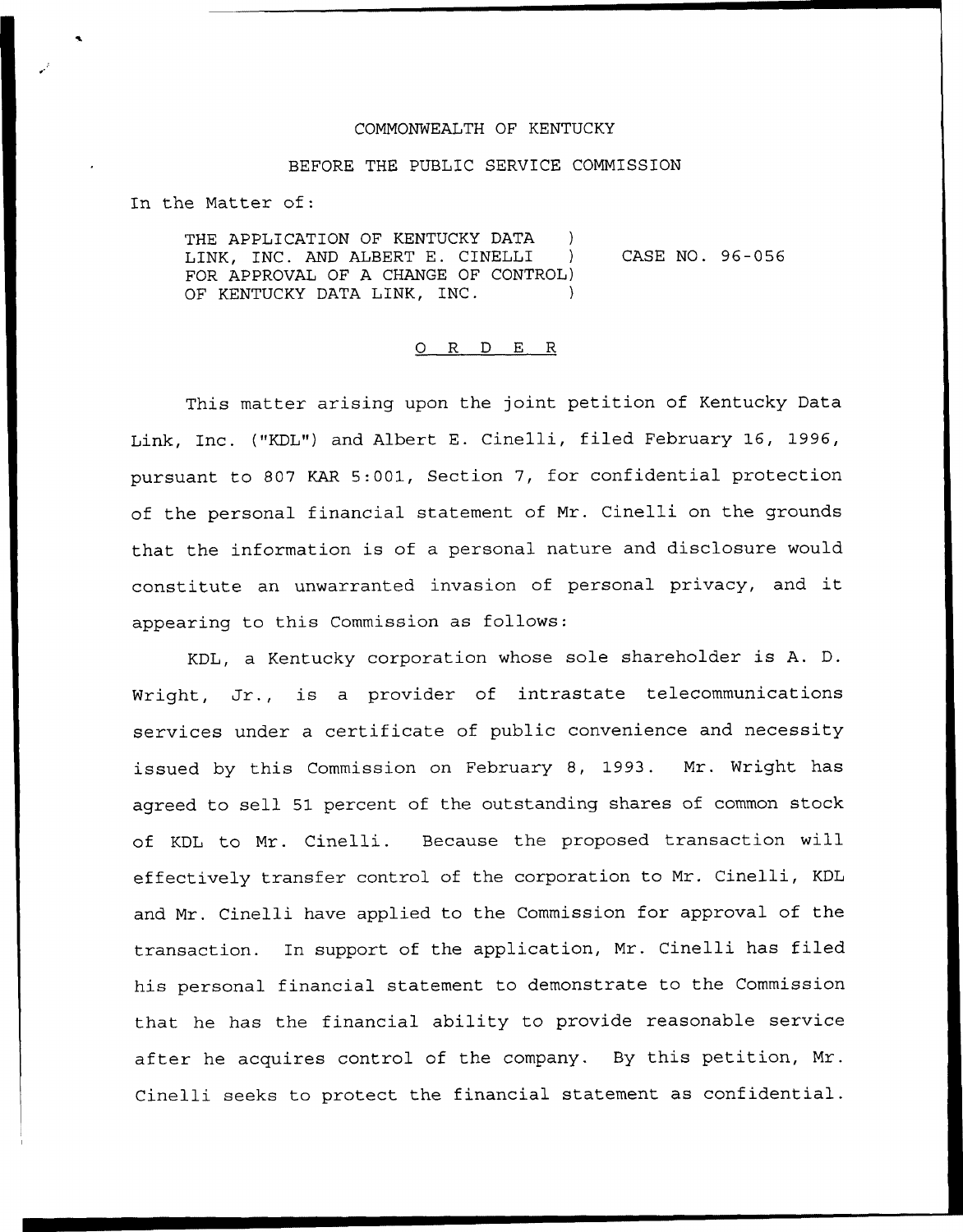KRS 61.872(1) requires information filed with the Commission to be available for public inspection unless specifically exempted by statute. Exemptions from this requirement are provided in KRS 61.878(1). That section of the statute exempts several categories of information. One category exempted in paragraph (a) is information of a personal nature where the public disclosure thereof would constitute a clearly unwarranted invasion of personal privacy. This provision is intended to protect from public disclosure any information contained in public records that relates to the details of an individual's private life when the individual's privacy interest in the information outweighs the public's interest in the information. Board of Education of Fayette County v. Lexington-Fayette Urban County Human Rights Commission, Ky. App. 625 S.W. 2d 1Q9, 111 (1981) .

The financial statement sought to be protected reveals Mr. Cinelli's personal financial condition and the economic value of his personal estate. Disclosure of this information would be an invasion of his personal privacy, which is not offset by any interest that the public might have in knowing the information. Therefore, the information should be protected as confidential.

This Commission being otherwise sufficiently advised,

IT IS ORDERED that the financial statement filed in support of the proposed transfer of stock in KDL, which KDL and Mr. Cinelli have petitioned to be withheld from public disclosure, shall be held and retained by this Commission as confidential and shall not be open for public inspection.

 $-2-$